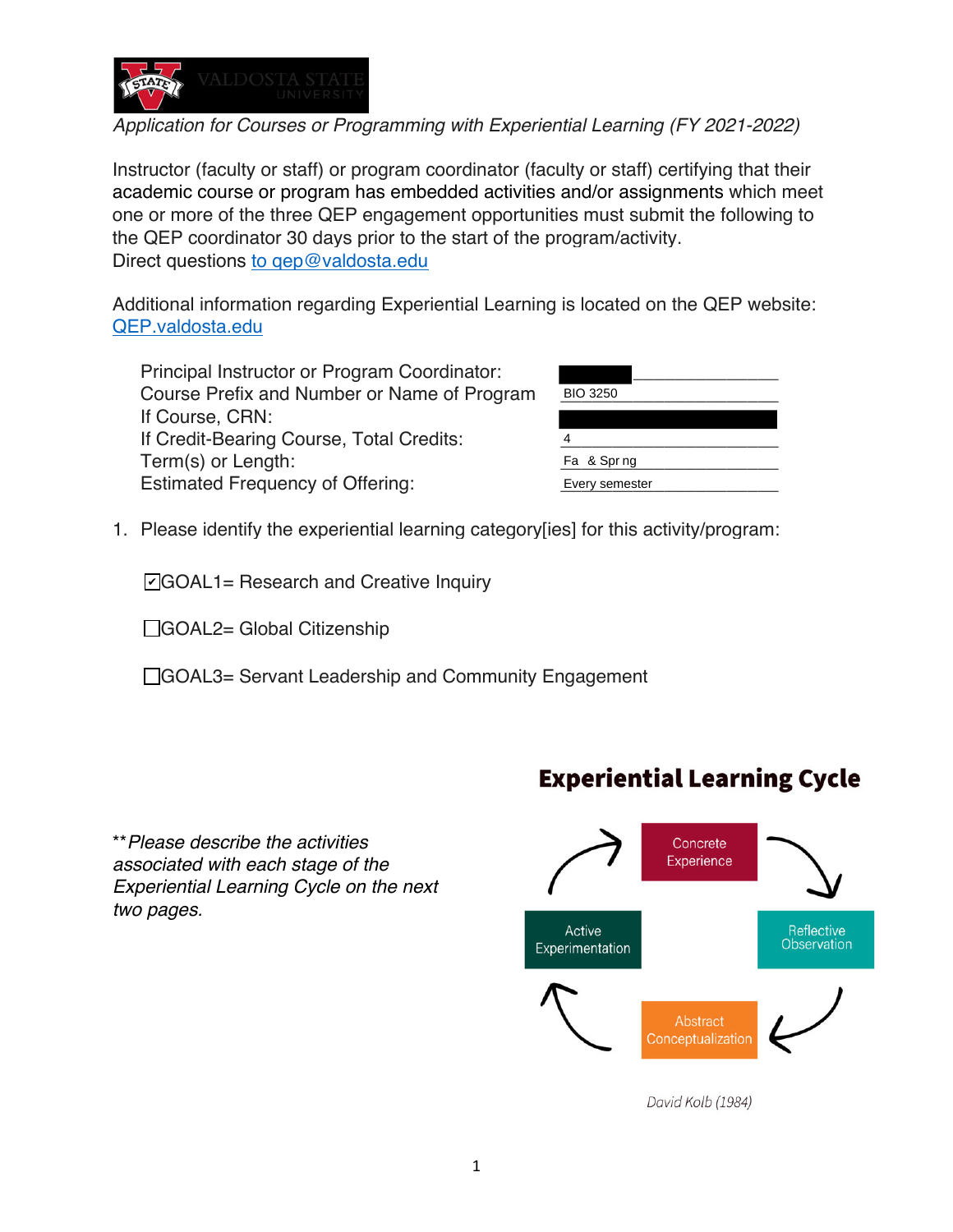

# **Concrete Experience**

Choose one of the following options that represents the Concrete Experience task for students participating the Experiential Learning activity.

### Fieldwork

Describe this task in further detail.

The task for the water quality testing requires both fieldwork to collect water samples and testing of the water prior to the latter assessments. To collect freshwater samples, students will explore the aquatic habitats that run throughout campus and conduct fieldwork at various locations along the One Mile Creek. While collecting water samples, students document the width and depth of the creek at each sampling location using transect tapes that were used in a previous lab. Students will determine if the water bodies are categorized as still or flowing freshwater locations. After being provided with vials for water and various other tools, such as poles, tape, buckets, rope and nets, that can be adapted for collecting different sampling locations, they will need to troubleshoot the best practice for safely completing the task of filling their water vials and measuring the difference attributes of the creek. By allowing them to work as a team to design their own water collecting strategies the students develop problem solving skills and Once they have completed their water collection locations, students develop hypotheses about the potential differences in the water quality parameters across the different sites.

For the second hour of lab, students explore the research labs in Bailey Science Center to collect water samples from research labs with a variety of organisms. Seawater is collected from a coral reef tank, seahorse enclosures, mangrove killifish tanks, and several marine algae cultures. The collection of saltwater is also useful for semesters when the streams are not flowing due to low rainfall so that students can compare their still, non-flowing freshwater samples to the saltwater ones on campus.

For the final hour of lab, students learn how to measure different abiotic parameters of the water including pH, nitrates, phosphates, calcium, and salinity. This process teaches students how to accurately measure reagents, the process of titration, and introduces them to refractometers and specific gravity meters for conducting water quality analyses. Each student contributes the results of their water quality testing to the class data set for the short reports.

# **Reflective Observation**

Choose one of the following options that represents the Reflective Observation task for students participating the Experiential Learning activity.

# Short Reports

#### Describe this task in further detail.

To determine the comparisons between collecting locations and reflect upon the how to visualize the differences between the survey locations the students are required to conduct several statistical tests and produce graphical representations of their data. This component of the course utilizes the skills they have been developing throughout the course because the students need to critically think about what type of graphs and statistical tests are appropriate for their samples given the nature of their data collection. The assignment is submitted and graded upon the student's completion of the correct graphs and output of the statistical tests using the expectations for these skills established in previous graphing assignments throughout the course.

The freshwater sampling can be organized into two categories, either moving or still water bodies; therefore, the students will create a column graph with the categorical data on the x-axis and the continuous parameters, such as phosphates, nitrates, and pH on the y-axes of their graphs, using the averages for the columns of each category. They will need to calculate standard error to add error bars for their graphs and can conduct a t-test to statistically compare the locations for each water quality parameter. They will then determine if the results support their null or alternative hypothesis.

For the saltwater samples, students will identify that the independent variable for the data set is the salinity variable. This is allow the students to create a scatter plot graph with the salinity as a continuous variable on the x-axis and the continuous water quality parameter on the y-axis. Students will determine the relationship between the variables using the linear regression line's slope and R squared value. The salt concentrations will range from salinities of 0 for freshwater samples, to estuarine levels of 25 ppt for seahorses found in seagrass beds, to a maximum of 35 ppt salt for the coral reef tank. The killifish can has very variable salinities due to the nature of their home, the mangroves that have either high levels of rainwater entering the coast (15ppt) or hyper-saline salinities during dry seasons (40ppt). The collection of water samples from species found in different ecological biomes will reinforce the concepts covered earlier in the course about how ecosystems vary in abiotic factors, such as salinity.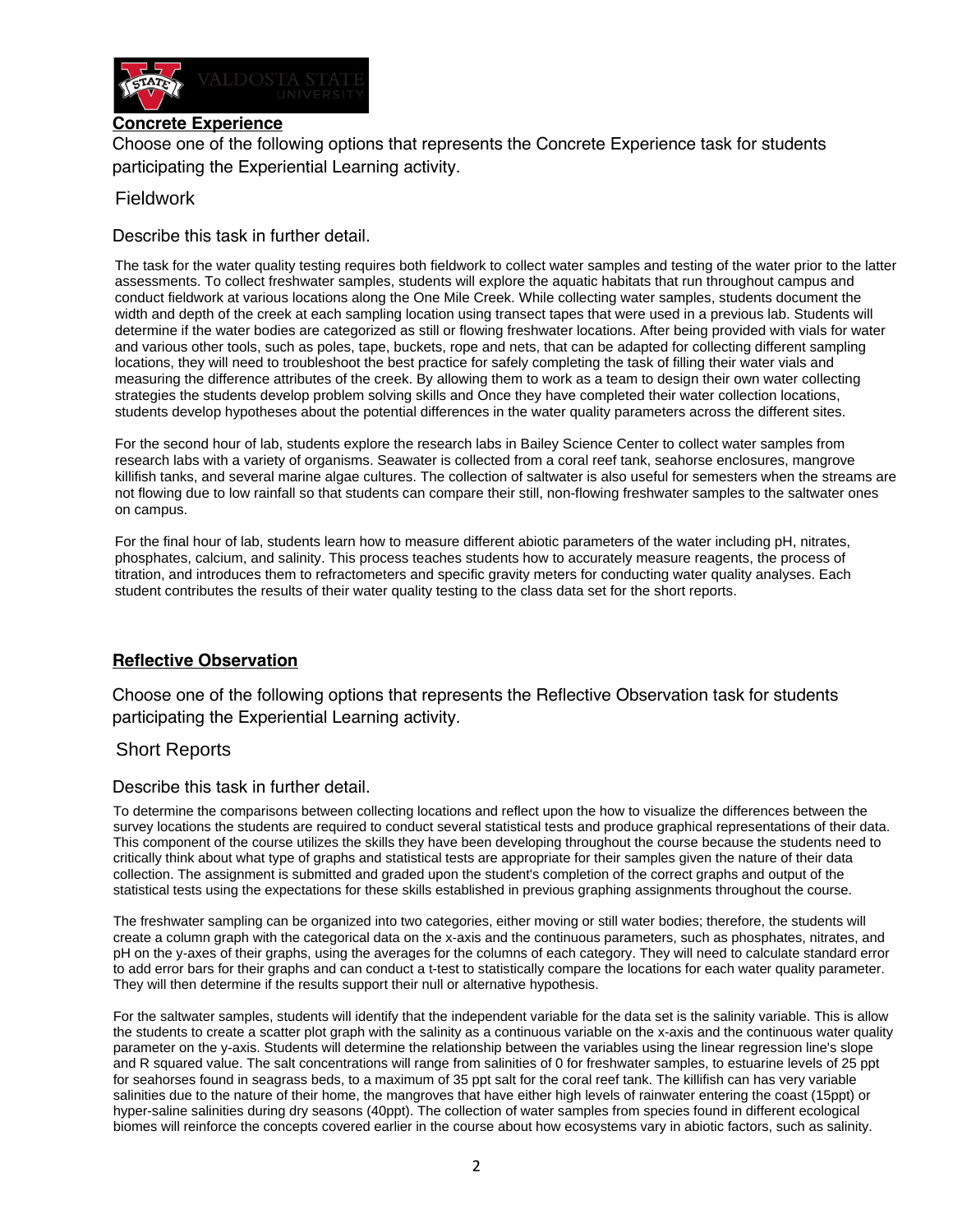

## **Abstract Conceptualization**

Choose one of the following options that represents the Abstract Conceptualization task for students participating the Experiential Learning activity.

#### **Summaries**

Describe this task in further detail.

After completing the fieldwork and reflective observation, students will write a final interpretation of their results that explain the biological rationale behind the outcomes of their statistical analyses and figures, both tables and graphical representations of their data. They will need to research where the results for each of their water quality parameters from their sampling fall within the range of other natural systems.

As a part of the water quality lab summary, students will have to introduce the concept of eutrophication, give examples of this phenomenon occurring in nearby aquatic communities, and explain which water quality parameters that we have measured are associated with the process of eutrophication. This will require students to find, read, and cite peer reviewed publications using case studies that document excess nutrients, such as nitrogen and phosphorus, being added to aquatic systems that resulted in algae growth and changes in their system's food web. Their papers will outline how nutrients causing algae blooms, such as red tide, can negatively affects other organisms. They will need to determine if the water bodies tested in our local surveys are at risk of algae blooms and what actions they will need to take as scientists to protect our local waters. Assignments are turned in via blazeview using turn-it-in for plagiarism checks to ensure that students are able to paraphrase other case studies results correctly. Grading is based up on correct interpretation of their graphical and statistical results, the student's ability to connect their findings with other studies, and the use of appropriate citations, both in the text and at the end of their summary.

#### **Active Experimentation**

Choose one of the following options that represents the Active Experimentation task for students participating the Experiential Learning activity.

### **Simulations**

Describe this task in further detail.

For the final component of the project, students will be using the computer simulation called " Nutrient Pollution" by SimBio software to put the results from their campus water quality samples in context with other natural ecosystems. SimBio is a simulation platform that allows students to learn more about the role of excess nutrients entering into aquatic ecosystems that are introduced by runoff from human activities, such as fertilizer, oil changes, and pesticides. During the simulation we talk through the different scenarios they are testing that can affect all levels of the food web when animals are exposed to toxins or if nutrient pollution leading to eutrophication occurs.

The simulations provide students with the opportunity to apply the knowledge they gained from their previous local fieldwork, analyses, and interpretations by entering the data from their water quality collection into the simulations. For example, in one of the scenarios they can look at the predicted effects on the campus wildlife when they enter the levels of nutrients they measured in the local water systems into the simulation. They are also able to determine what level of nutrients would be problematic for our campus water systems if pollution increased to connect their data with predictions for the future. Students test in the simulation what the best approach to counteract these nutrients would be to learn about how we could mitigate pollution effects on campus. The skills gained from this activity are useful for students who want to pursue careers in Fish and Wildlife management or even just those who want to have home aquariums.

By conducting this project every semester, we will be able to monitor the levels of nutrients in our local water systems and allow us to monitor water quality parameters of One Mile Creek on the VSU campus. Developing a long-term data set will help to identify any problematic changes to the water quality and aid in protecting the fish, turtles, birds, and other wildlife that inhabit our campus waters.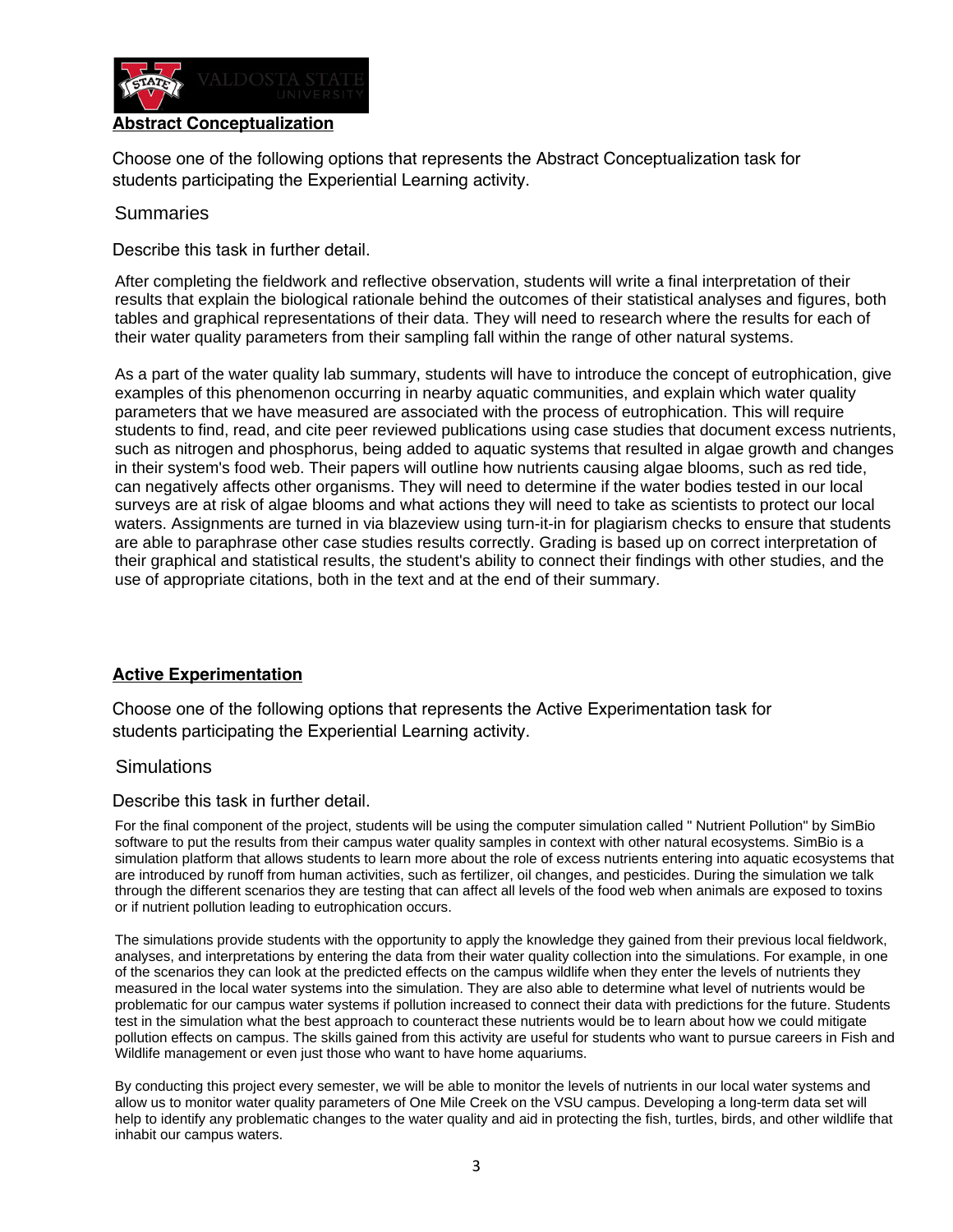

2. I agree to have student participants submit the written reflections about the opportunity using the instruments provided by the QEP Coordinator.

 $\blacksquare$  Yes

 $\square$  No

3. I agree to score the student written reflection using the rubric provided and provide that information to the QEP Coordinator 30 days after completing the learning opportunity.

 $\blacksquare$  Yes  $\Box$  No

- 4. I agree to write an instructor or program coordinator reflection about this experiential learning activity and provide it to the QEP Coordinator 30 days after completing the learning opportunity. [1-2 max pages]
	- $\blacksquare$  Yes
	- $\Box$  No
- 5. A) If credit-bearing course, USG-approved attributes will be assigned to the course in Banner for the term specified. Mark those codes below for which you believe best describe the learning to take place in the course.

B) If program or non-credit-bearing course, identify the total contact hours for the experiential learning opportunity

Service Learning. Courses that (1) require student participation in service projects or community engagement (either on campus or through institutional partnerships with off-campus organizations) and (2) integrate the service experience into the course content

□ZSL1= Service learning courses that require 10 or less hours of service  $\Box$ ZSL2= Service learning courses that require 11 to 20 hours of service  $\Box$ ZSL3= Service learning courses that require 21 to 50 hours of service  $\Box$ ZSL4= Service learning courses that require 51 or more hours of service

Undergraduate Research or Creative Project. Courses that are primarily focused on an undergraduate research experience where the students conduct an original research or creative project

□ZUR1= Research or creative project requires 30 or less contact hours

□ZUR2= Research or creative project requires 31 to 50 contact hours

□ZUR3= Research or creative project requires 51 to 100 contact hours

□ ZUR4= Research or creative project requires 101 or more contact hours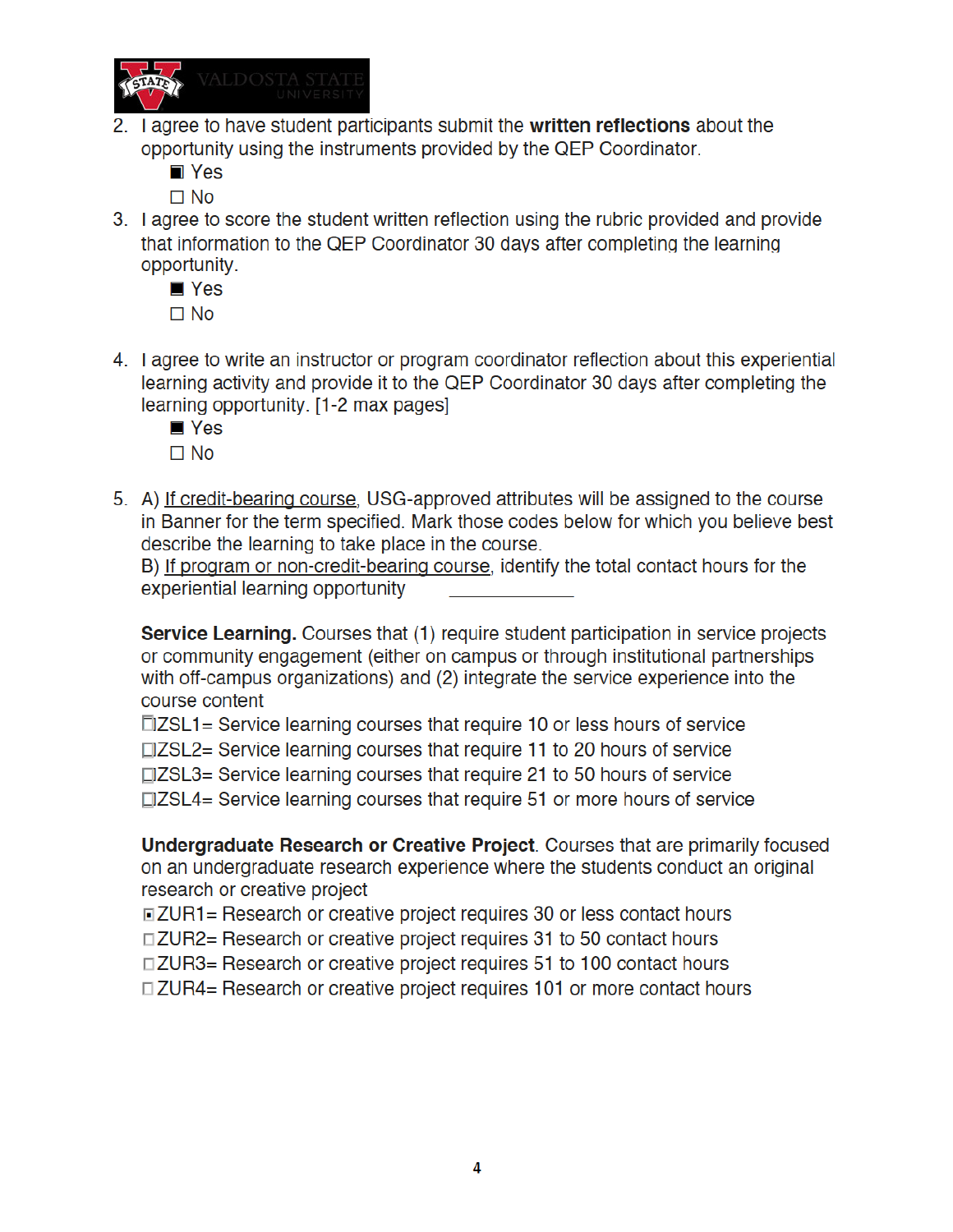

Work-based Learning. Courses that (1) require for-credit internships, practicums, clinicals, co-ops, or similar work-based experiences and (2) integrate the work experience into the course content.

□ZWL1= Work-based component requires 30 or less contact hours □ZWL2= Work-based component requires 31 to 50 contact hours □ZWL3= Work-based component requires 51 to 100 contact hours □ZWL4= Work-based component requires 101 or more contact hours

# Capstone.

□ZCAP= Course offered to undergraduate students to capture a culminating project or exhibition (e.g., a thesis, performance, project) that serves as a final academic experience.

# **Study Abroad**

□ZSAB= Study Abroad (The course is taught outside of the United States and results in progress towards a degree at the student's home institution) □ZSAW= Study Away (The course is similar to Study Abroad in that it generates similar educational, learning and development objectives by teaching students to think, reflect upon themselves and interact with others but it is taught within the United States in a location significantly different than the home campus.)

Identify the duration of the trip (not the length of the course):

 $\Box ZSA1 =$  Less than 2 weeks

 $\Box$ ZSA2= 2 to less than 4 weeks

 $\Box$ ZSA3= 4 to less than 8 weeks

□ZSA4= At least 8 weeks but less than a full semester

□ZSA5= One semester

Identify other applicable components about the study abroad/study away experience:

□ ZSAC= Faculty Led (The course is taught by a faculty member at your institution who is leading the trip)

TZSAD= Branch Campus Abroad (The course is taught at a USG's branch campus abroad such as the sites in Costa Rica, Cortona, Oxford, Montepulciano)

**TZSAE=Embedded (The course is partially taught on the USG campus, and** partially taught abroad, such as courses with a trip over Spring or Winter Break)

**TZSAF**=USG Consortium Study Abroad (The course is taught as part of one of the USG World Regional Council Study Abroad trips, such as European Council and Asia Council trips)

**TZSAG=International Service Learning (credit bearing volunteering,** community development and/or other related educational experience abroad) **TZSAH** = Internship Abroad/Away (credit bearing work experience abroad)

**TZSAI** = Research Abroad/Away (credit bearing research experience abroad, self-organized or sponsored)